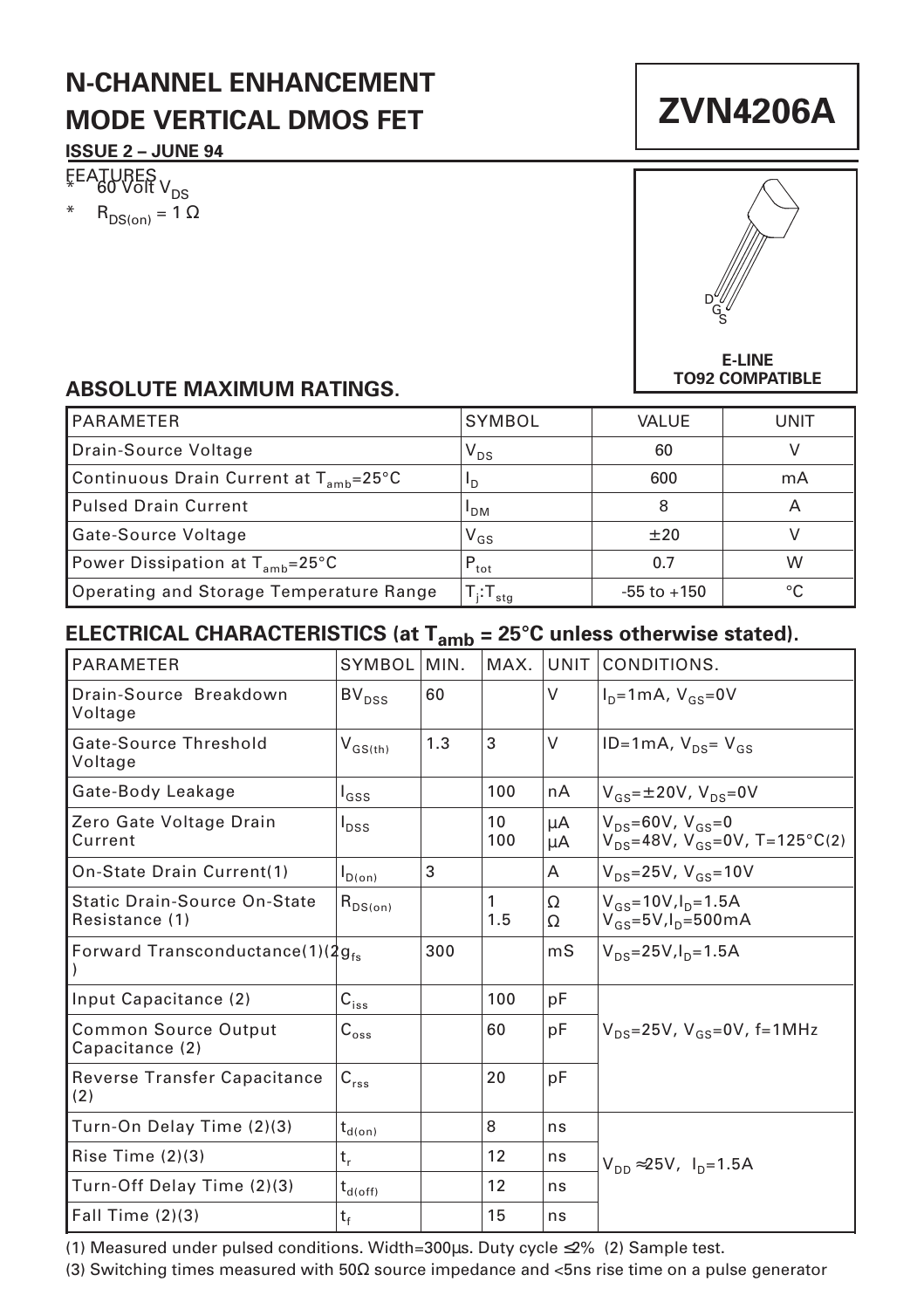# **ZVN4206A**

## **TYPICAL CHARACTERISTICS**